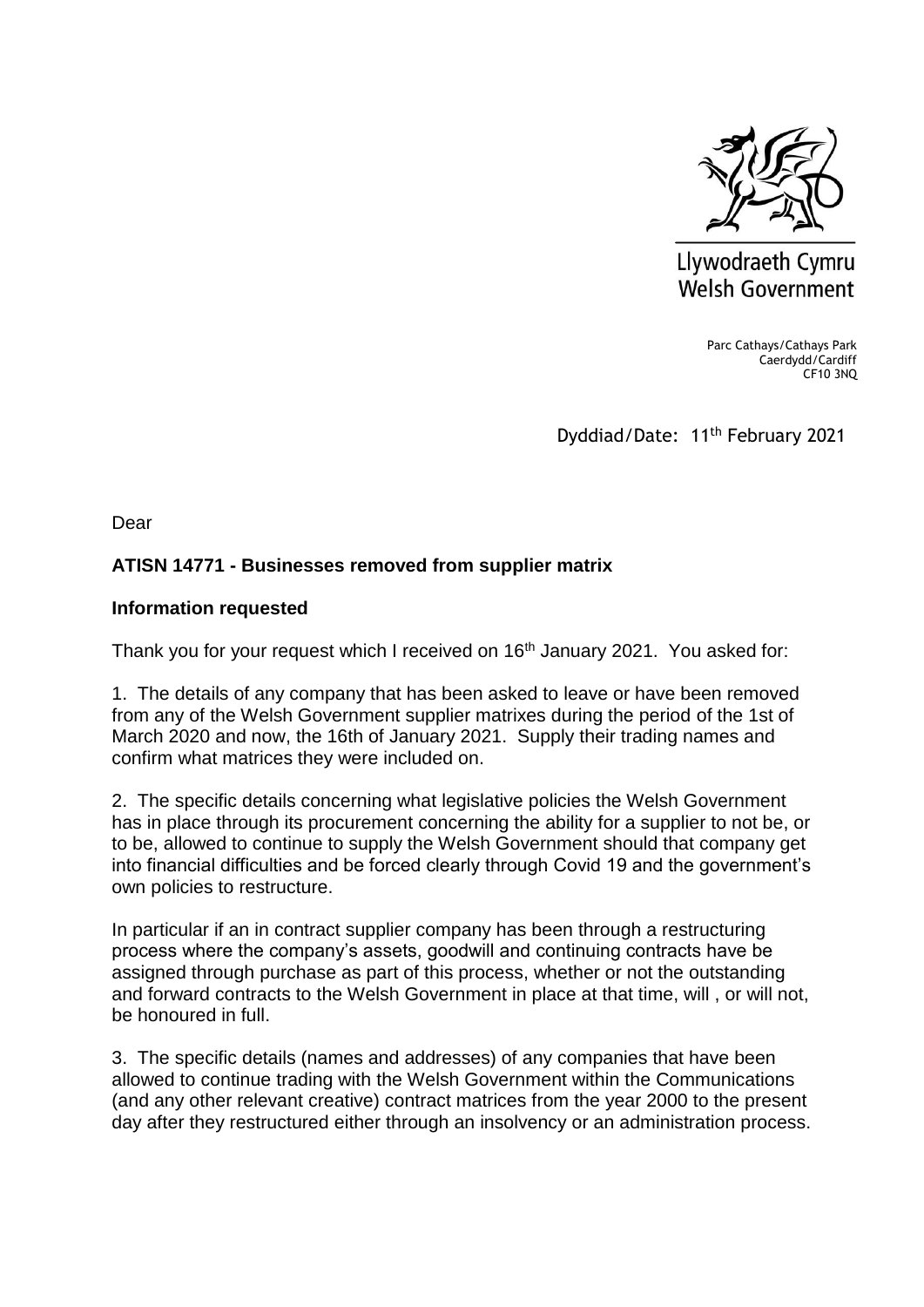Following clarification on 19<sup>th</sup> January 2021, you confirmed that, the information required across the three points above, relates solely to the Communication and Marketing Framework, Reference number: F385/2017/2018, awarded in 2018.

## **Our response**

The information you requested is enclosed.

1. During the period of the 1st of March 2020 and the 16th of January 2021, one supplier has been removed from the Communication and Marketing Framework, Reference number: F385/2017/2018. The detail is as follows:

• Event Exhibition & Design Ltd

2. The Communication and Marketing Framework, Reference number: F385/2017/2018, was awarded under the following terms and conditions:

*Welsh Government's Standard Conditions for the Supply of Services, 2018 (VWCPS SCON - SERVICES – Version 1.0 May 2018).* 

Consequently, these terms and conditions would apply to the Framework (F385/201/2018).

In these circumstances the relevant clause would be *Condition 44 Termination, specifically conditions 44.1 and 44.1.3*, which are copied below for reference:

44.1 The Client may at any time by notice terminate this Contract as from the date of deemed receipt of such notice (as provided in Condition 53.5) if:

44.1.3 the Supplier, being a company, passes a resolution, or the Court makes an order that the Supplier or its Parent Company be wound up otherwise than for the purpose of a bona fide reconstruction or amalgamation, or a receiver, manager or administrator on behalf of a creditor is appointed in respect of the business or any part thereof of the Supplier or the Parent Company, or circumstances arise which entitle the Court or a creditor to appoint a receiver, manager or administrator or which entitle the Court otherwise than for the purpose of a bona fide reconstruction or amalgamation to make a winding up order, or the Supplier or its Parent Company is unable to pay its debts within the meaning of Section 123 of the Insolvency Act 1986 or any similar event occurs under the law of any other jurisdiction; or

Conditions 44.1 and 44.1.3 permit Welsh Government to terminate the contract in the circumstances where the supplier is restructured or enters financial difficulties.

3. In respect of your request concerning the specific details of any companies that have been allowed to continue trading with the Welsh Government within the Communication and Marketing Framework, Reference number: F385/2017/2018 from 2000 to the present day after they restructured either through an insolvency or an administration process, the response is nil.